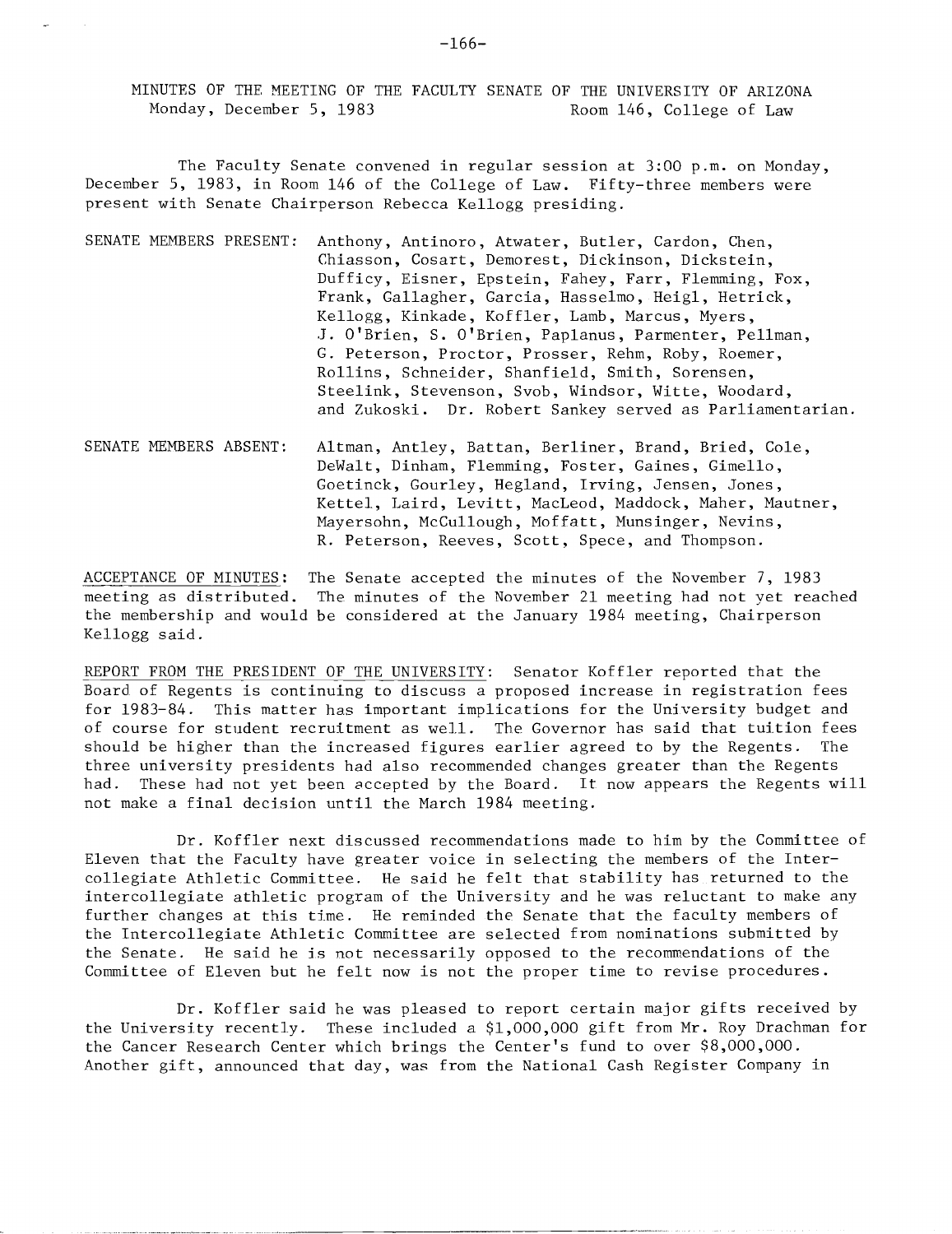the amount of \$2,000,000. This is to support research in the College of Business and Public Administration and provide equipment for that college's instructional activity.

Senator Koffler said he had noted with satisfaction the recognition certain University of Arizona women had recently received through the YWCA "Women ou the Move" program. Among the women recognized were Marilyn Heins, Vice Dean of the College of Medicine; Betty Jane Newlon, Assistant Professor of Counseling and Guidance; Edith Sayre Auslander, Assistant Professor of Journalism; and Margaret Bailey Doogan, Professor of Art. The University was honored by the selection of these women for this important recognition, Dr. Koffler said.

REPORT FROM THE ACTING CHAIRMAN OF THE FACULTY: Senator Myers, Acting Chairman of the Faculty during the absence of Senator Dinham, said that earlier in the day he had talked to Dr. Dinham who was recovering from illness. She would not be back on campus for several weeks but did hope to participate in the winter commencement on December 17.

Senator Myers said that earlier this week he had been called by a news reporter of a local radio station and asked, as acting chairman of the faculty, to comment on the appointment of Edith Sayre Auslander to the Board of Regents. This request caught him unaware. He said he would be glad to respond later and asked the reporter to call back. The reporter never did so and Dr. Myers said he would like at this time to share with the Senate what his response to the radio station reporter would have been. He said that from all reports Ms. Auslander, who is a member of the faculty of the Department of Journalism, is highly qualified to be a Regent. Beyond her personal qualifications however he saw an important matter of principle here. There now will be on the Board an individual from the ranks of the University faculty who has had direct involvement in the problems of teaching and research from the perspective of someone inside the University. He thought the appointment was a marvelous one.

Senator Myers noted that Ms. Auslander will not serve on the Board until she has resigned from the faculty at the end of the academic year. He said he hoped some day the Board would always include in its membership a person who is currently a member of the faculty, just as there is now always a student member.

Next, Senator Myers referred to newspaper reports of comments by Senator Hill responding to a citizen's question about the fact that University employees do not pay state income tax on their retirement pay. He was going to write a letter to Senator Hill explaining that there are several reasons why this situation is appropriate. The salaries of state employees are comparatively low. Secondly, there is a dífference between the retirement program for Arizona state employees and the retirement programs for the military and federal employees. Neither of the latter individuals contribute anything to their retirement accounts. State employees contribute 7% of each month's salary. Therefore there is justification for the tax exemption granted state employees on their retirement income, and Dr. Myers said he would be urging Senator Hill not to introduce legislation to change the situation.

Senator Myers referred to the fact that in the last fiscal year the Arizona State Retirement fund experienced an excellent return on its Investment program. The retirement fund is now almost overfunded, he said. Certainly there is more than enough money to increase benefits. He said he intended to press for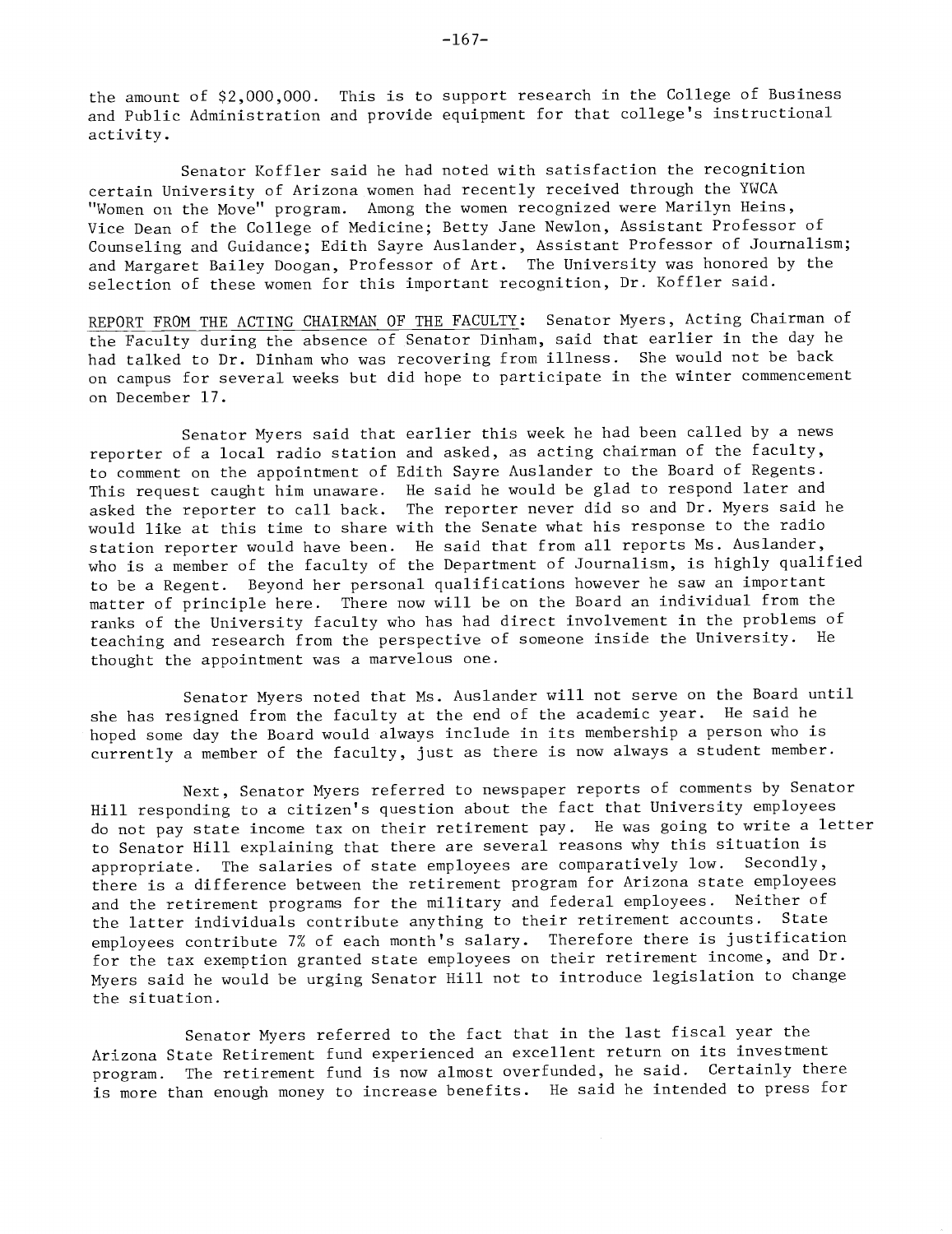making permanent the "one-time" opportunity in effect in 1983 whereby long-term employees deciding to retire early would have their past service credited at a rate of 2 per cent a year rather than one-and-a-half per cent and with the calculation based on the average salary of the three highest years of pay of the last ten, rather than the highest five.

Turning to intercollegiate athletics, Senator Myers said it should be noted that there still might be basis for concern about the athletic program. At least it should be carefully monitored. Some persons have been surprised that when a few years ago the Senate was giving attention to correcting abuses in the athletic program, still additional violations were going on at the very same time it has since been realized. That situation emphasized the need for faculty oversight of the athletic program, he said.

Senator Myers said he felt several reforms would be in order. For example, the Faculty Athletic Representative should be selected by the faculty with the charge to report back to the Faculty Senate, he believes. These matters will no doubt come before the Senate again in the future, Dr. Myers said.

REPORT FROM THE PRESIDENT OF THE ASSOCIATED STUDENTS: Senator Proctor referred to the fact that the Regents were delaying the decision on increasing registration fees until the March 1984 meeting. He said student leaders were trying to bring to the Regents' attention the fact that there is an increasing proportion of the student body that is not eligible for financial aid on a need basis but who could not afford to attend the University if the fees continued to increase. In other words, the fee situation is going seriously to affect the number of students who can go to college. He said he hoped the fact that the Regents were delaying final action until next March reflected their concern about this serious matter.

REPORT FROM THE PRESIDING OFFICER OF THE SENATE: Senator Kellogg said that following the last meeting of the Senate the Executive Committee had selected the members of the Ad Hoc Committee on Salary Determination Procedures called for by Senate action on November 21.

The committee would include the following persons, Ms. Kellogg said: J. D. Garcia, Department of Physics; Esther Sherberg, University Instrument Shop; Jesse Pergrin, College of Nursing; Gerald Peterson, Department of Electrical Engineering; Fred Roby, Department of Physical Education; Patricia Van Metre, Associate Dean of the Graduate College; Helmut Frank, Department of Economics (Consultant); Nils Hasselmo, Provost (Consultant); Dean Jack Cole, College of Pharmacy; Mike Proctor, President of the Associated Students.

Senator Kellogg announced that inasmuch as Senator Windsor would be retiring at the end of December she had received the approval of Vice President Woodard to ask Registrar David Butler to serve as Secretary of the Senate on a temporary basis until May 1984. It is hoped that by then revision will have been made in the Constitution to identify the Secretary of the Faculty and of the Faculty Senate by election.

ACCEPTANCE OF CATALOG MATERIAL AS FURNISHED SENATE MEMBERS IN "CURRICULUM" BULLETIN: The Senate accepted catalog material furnished Senate members in "Curriculum" bulletin Vol. lO, No. 5, issue date November 4, 1983.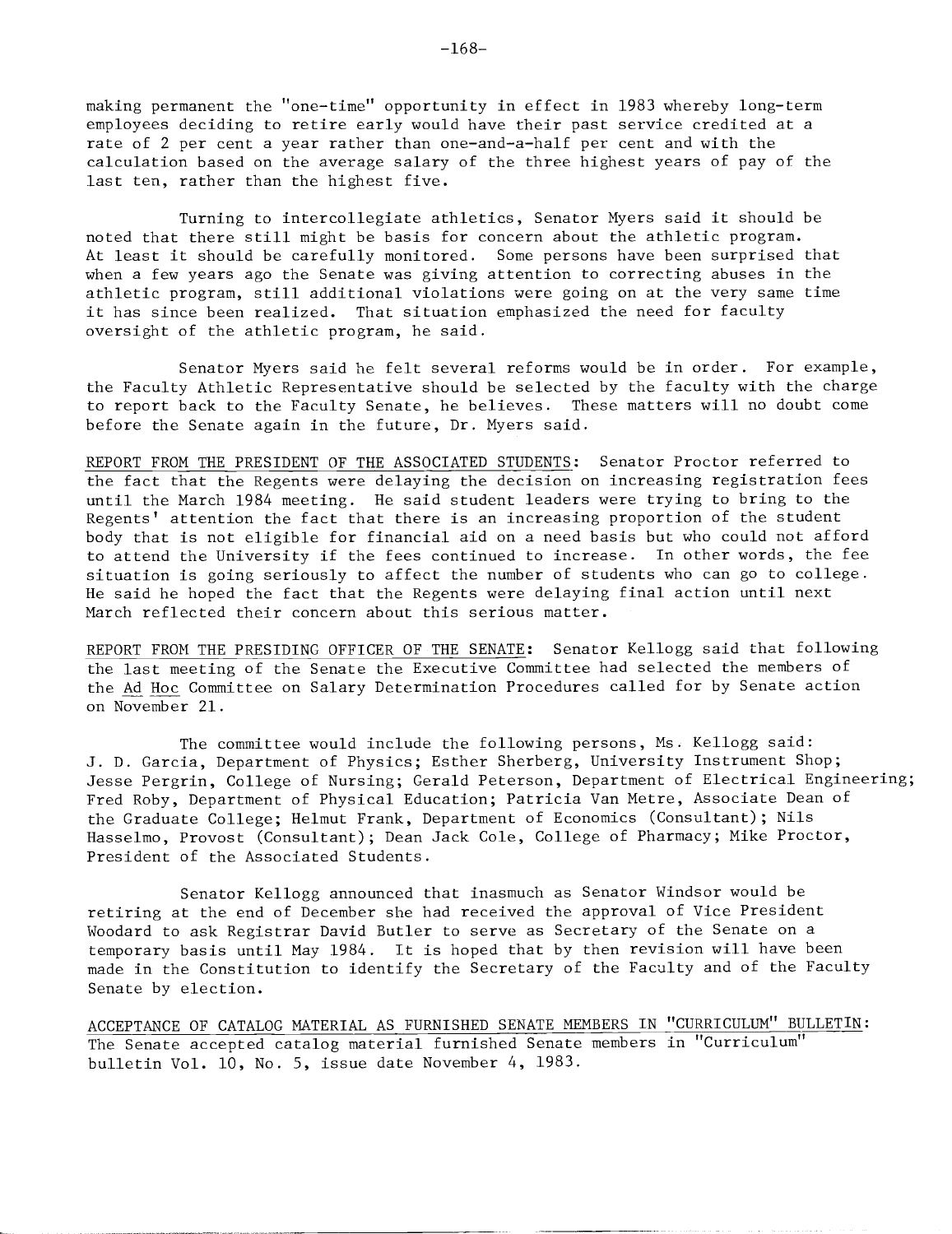APPROVAL OF CANDIDATES FOR DEGREES TO BE COMPLETED DECEMBER 17, 1983: The Senate next considered the list of candidates for degrees to be completed December 1983 and conferred at the Winter Commencement on December 17. Senator Windsor explained that the listing, which had been furnished each member of the Senate in advance of the meeting, included 1475 bachelor's degrees, 577 master's, 15 Juris Doctors, 2 Doctors of Medicine, 5 Specialists, and 93 doctoral candidates from the Graduate College, a total of 2167 earned degrees. (A list of these degree candidates and each respective degree is attached to the secretary's official file copy of these minutes.)

The Senate approved the awarding of all of these degrees if requirements were satisfactorily completed.

APPROVAL OF REPORT FROM COMMITTEE ON REORGANIZATION PROCEDURES: The Senate next considered a report from the Ad Hoc Committee on Reorganization Procedures. The faculty had been requested through an article in Lo Que Pasa to make suggestions about reorganization procedures, Ms. Kellogg said. She had received one communication which she had forwarded to the committee. She pointed out that some members of the Ad Hoc Committee were not members of the Senate but were present and asked if there was objection to those persons speaking during the discussion of the report. There was no objection.

Ms. Kellogg asked the co-chairs of the committee, Senator Paplanus and Senator S. O'Brien, to come to the side podium.

The report was as follows:

"REORGANIZATION PROCEDURES AT THE UNIVERSITY OF ARIZONA

These procedures will be followed when an academic administrative reorganization is proposed.

These procedures do not pertain to any unit smaller than a department.

The proposer will submit the proposal to the President. Included in the proposal will be the following:

- 1. The proposal summary;
- A background statement establishing the basis for the proposal;
- 3. The alternatives considered;
- 4. The proposal in detail, including-
	- a, a timetable for the action;
	- b. an implementation date for the action;
	- an assessment of the impact of the proposed change on affected research and instructional programs, and on the affected faculty members;
	- a review of the types of course and curriculum changes which might be necessary;
	- identification of all faculty members to be affected.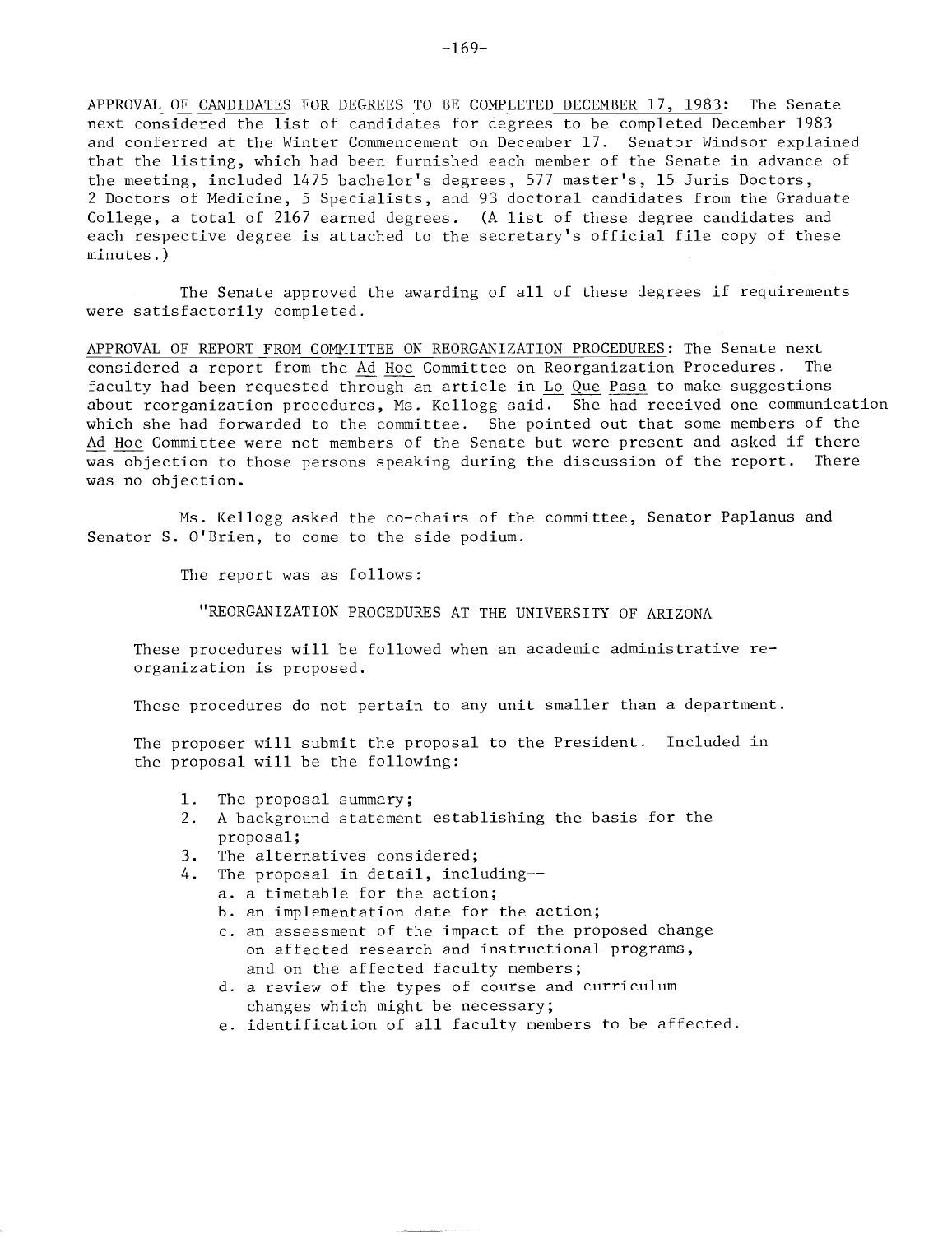- If the President deems the proposal has merit, he will see that:
	- Each affected faculty member will be provided with a copy of the initial proposal
	- 2. An advisory committee is selected as follows:
		- a. The chairman of the faculty will arrange a meeting of all affected faculty to receive nominations for 2 positions on the committee and will conduct a mail ballot for election.
		- b. The President will be asked to appoint four additional members, one of whom shall be a member of the Faculty Senate's Planning Committee.
		- c. The Chairman of the Faculty or designee will serve as an ex officio member with vote.
		- d. If at any time the Executive Committee of the Faculty Senate determines that the scope of the proposal has been significantly altered, it may change the elected representation on the advisory committee.

## The Advisory Committee will do the following:

Phase I

- Elect a chair;
- Evaluate the proposal;
- C. Through use of both Lo Que Pasa and the Deans, Directors, and Department Heads (3D) memo, as well as in a report to the Faculty Senate (through the Planning Committee), present to the university community a summary proposal, including the tentative timetable for action, and the tentative implementation date being proposed for initiation of the change;
- D. Organize discussion with the affected faculty in each unit;
- E. Solicit written and oral communication from affected faculty;
- Accept written and oral communication from university members outside the affected units.

Timetable At least thirty (30) days will be allowed for the above actions, C through F.

## Phase II

- A. The Advisory Committee may revise the proposal in light of information obtained in Phase I. If revision occurs:
	- 1. the revised proposal will be submitted to the President and each member of the affected unit(s);
	- 2. a summary of the revised proposal will be presented to the university community through use of Lo Que Pasa, the 3D memo, and a report to the Faculty Senate via the Planning Committee.
- B. Subsequently, the advisory committee will hold hearings open to all interested members of the university faculty--notice for such being publicized ahead of time through Lo Que Pasa, a 3D memo, and the Faculty Senate.

Timetable At least thirty (30) days will be allowed for Phase II. Phase III

The Advisory Committee may revise the proposal in light of information obtained through Phase II.

Timetable At least thirty (30) days will be allowed for the above actions as described in Phase II.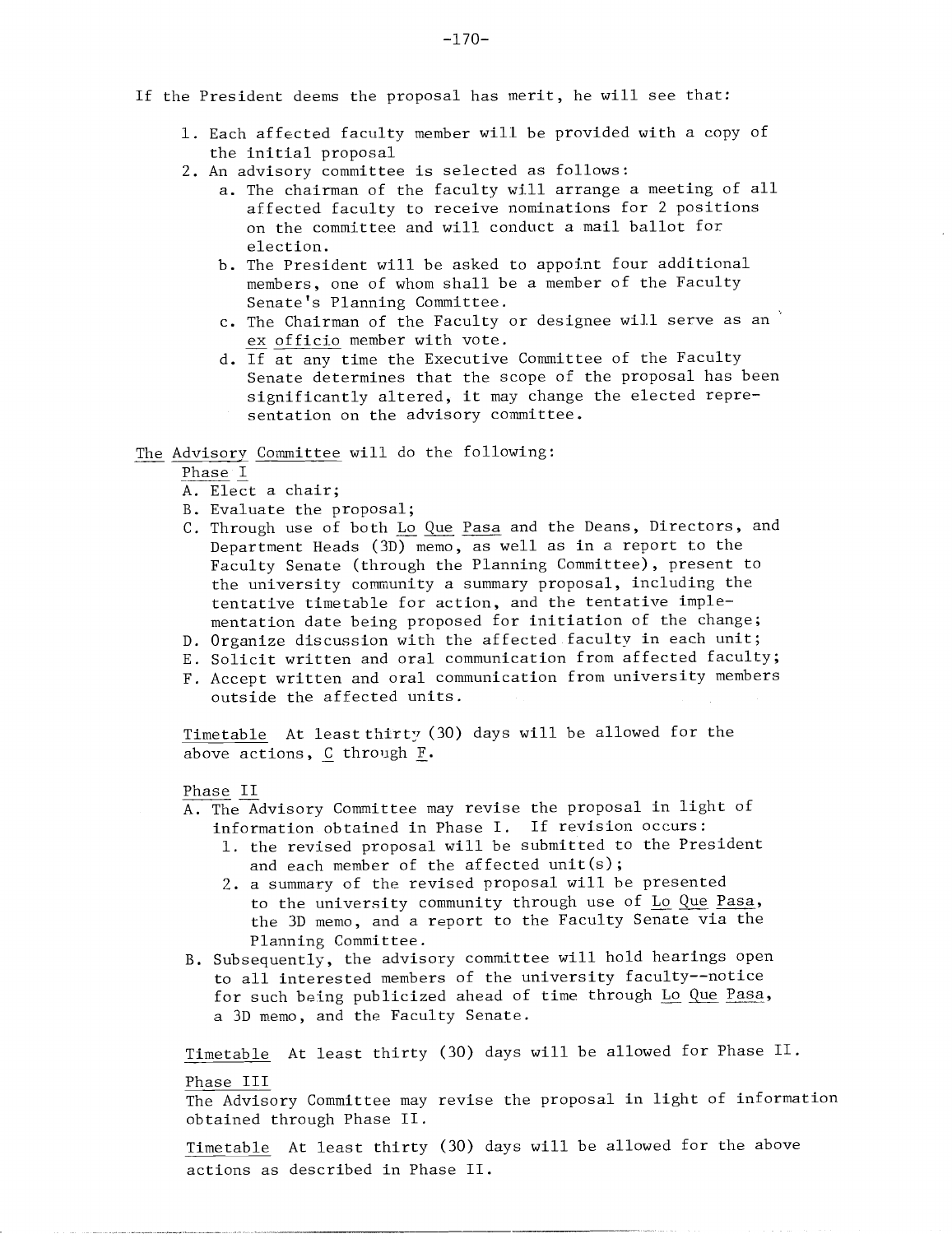A. Based upon any additional information obtained from Phase III, the final proposal will be prepared by the advisory committee and sent to all affected faculty and, through the Planning Committee, to the Faculty Senate.

The final proposal shall include:

- 1. An assessment of the impact of the proposed change on affected research and instructional programs, and on the affected faculty members.
- A review of the types of course and curriculum changes which might be necessary.
- Identification of all faculty members to be affected.  $3.$
- B. Subsequently, the final proposal, with the recommendation of the Faculty Senate, will be presented to the President.

FINAL NOTES

- If implementation is to take place during the summer, all phases must have been completed prior to that implementation.
- The final decision on the reorganization will be made by the President  $2.$ with ultimate approval by the Board of Regents.

MEMBERS: Carol Bernstein, Don Myers, Tom Rehm, Fred Roby, Dave Woloshin.

CO-CHAIRS: Shirley O'Brien, Sam Paplanus."

Ms. Kellogg said that the report came before the body as a seconded motion. Senator Paplanus explained that the one communication received from the faculty, referred to by Ms. Kellogg, suggested that in the future action on any proposed reorganization not proceed during the summer months when many faculty members are away from the campus.

Discussion on the report and its proposed procedure was called for. There was none.

The question was called for and the report was approved unanimously as presented.

FOLLOW-UP DISCUSSION OF REGENTS' ACTION ON COMPENSATION PLAN: The Chair asked Senator Hasselmo to report to the Senate on the recent Regents' action on the principles and elements of performance evaluation and compensation of faculty, professional staff, administrators, and classified staff and the policy on salary adjustments. Senator Hasselmo provided each senator a two-part report, one part being a copy of the principles and policies for the Arizona universities system as revised and approved by the Faculty Senate, with notation of changes approved by the Regents. The second part was a final "clean copy" of the document as officially adopted by the Regents at their recent meeting.

Senator Hasselmo proceeded through the first document, indicating the changes proposed by the U of A faculty that were accepted by the Board of Regents and those that were not, item by item.

Senate members had no questions of Senator Hasselmo. He noted that the